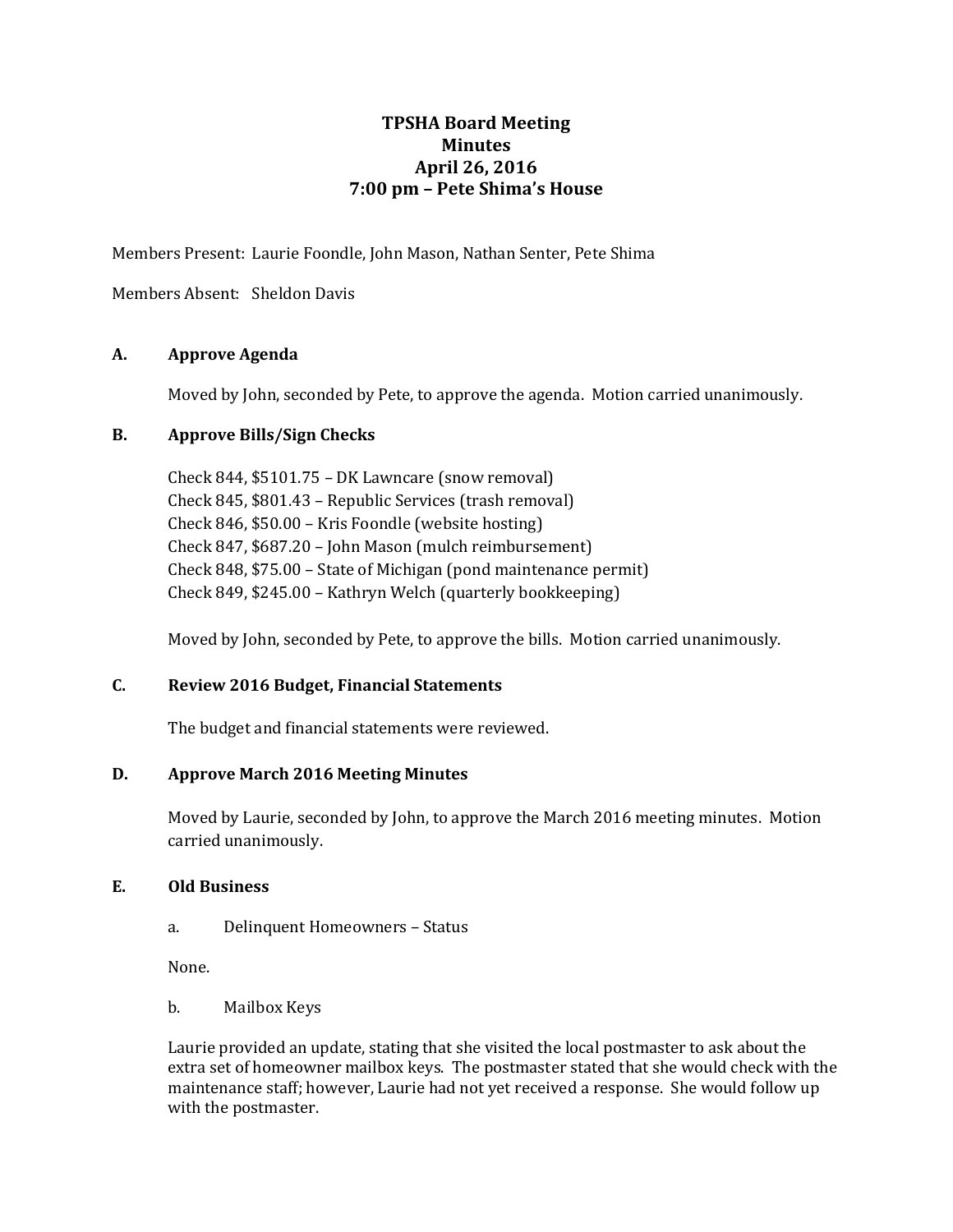With regard to one of the parcel boxes having a broken lock, Board members did not feel there was urgency in trying to find someone to install the new lock, as there were multiple boxes that worked and no concern had been heard about there being an inadequate number of parcel boxes.

c. Facebook/Nextdoor Tools for Improved Communication

Nothing new to report.

#### **F. New Business**

a. TPSHA Correspondence – Homeowner-related Issues

None.

#### **G. Grounds Maintenance**

a. Spring Clean-up Planning

John stated that everything was ready for the annual clean-up. He ordered mulch to be delivered to both entrances, and he would have lawn bags, sign-up sheets, pretzels from Benny's Bakery, and water at both entrances.

b. Invasive Grass Around Ponds

John said he investigated fragmites on the DNR's website and learned that the best way to eliminate the grass was to poison it and then, after two weeks, it should either be cut down or burned. He said he would talk to Lee with Lee's Outdoor Services about what he might be able to do, and he would also contact the DNR to see if there was a list of companies that did this type of work and the cost involved. He thought it might be best for herbicide, and then removal, to be done in the winter.

- c. 2016 Issues for Consideration
	- i. Fence Maintenance (ready for Spring Clean-up Day). Ed Grant informed the Board that he and a few other residents would be repairing all of the fencing along Textile, on a date other than clean-up day.
	- ii. Caps on Entrance Pillars (need to check; under warranty from Kish Masonry). Nathan said he checked the condition of the caps and reported that they were fine.
	- iii. South Entrance Planter Box Replacement. John stated that nothing would be done to the vegetation in the planter box on clean-up day, as Ed Grant would be arranging to have the box replaced.
	- iv. Road Sealing in 2016. Laurie said she would check with Kris to determine a good time of year to have the crack sealing done.

The Board discussed and agreed to have LED lighting installed in the light poles at the north entrance, just as had been done at the south end, agreeing that it would ultimately be a costsaving expenditure.